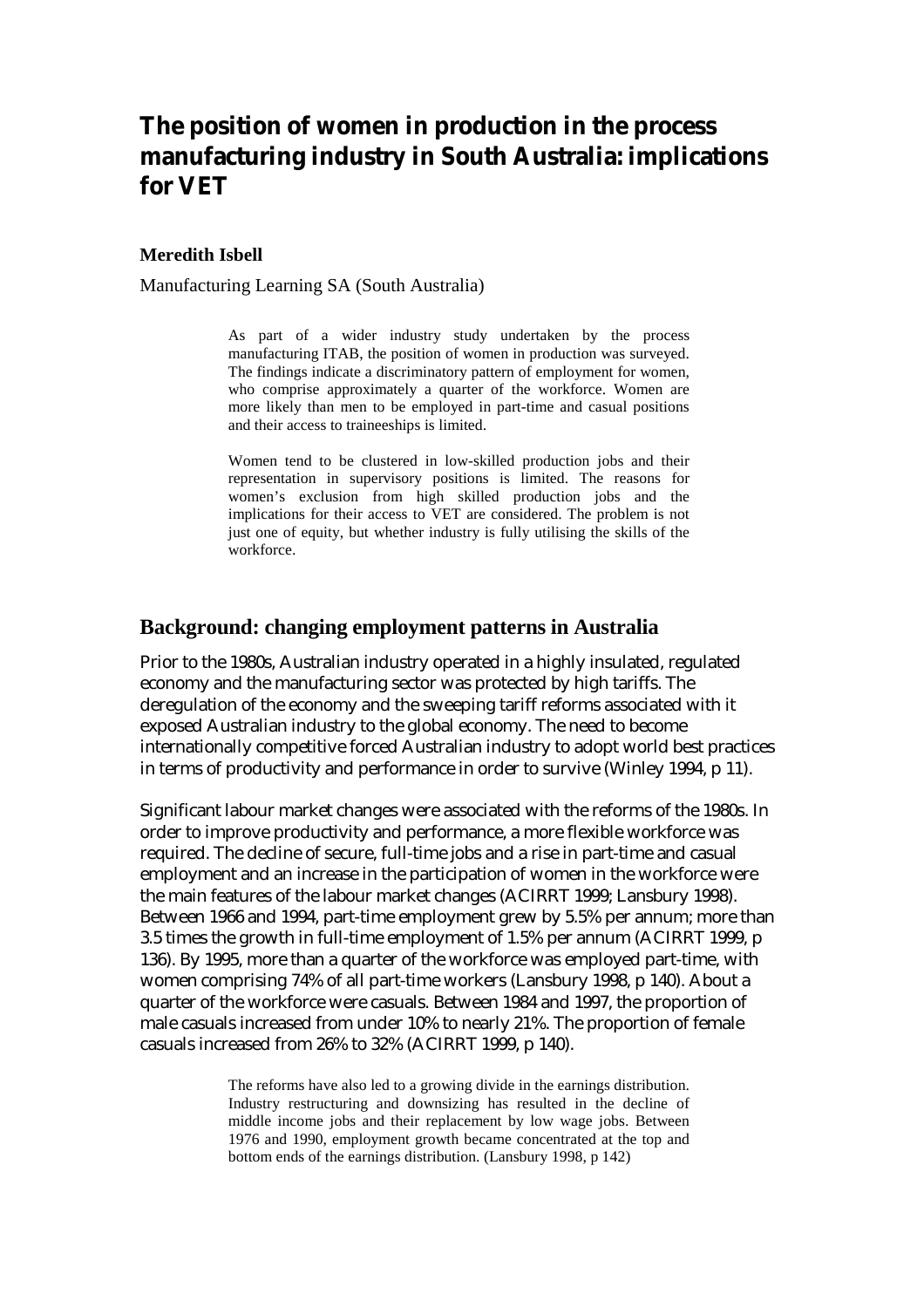In the workforce in general, technological innovation is creating major changes in work practices. New technology is likely to eliminate some existing jobs and increase the skills required for remaining jobs. There will be proportionately fewer jobs for unskilled workers and the remaining jobs are likely to be more complex and require higher skill levels (Lansbury 1998, p 137; MacIntosh and Isbell 2000, p 6).

### **The manufacturing industry in Australia**

Manufacturing can be defined as

the physical or chemical transformation of materials or components into new products, whether the work is performed by power driven machines or by hand ... (Australian Bureau of Statistics 1993, p 47)

The Australian manufacturing industry produces thousands of different products requiring different degrees of transformation. The industry manufactures products ranging from those requiring simple transformations such as flour and cheese, to elaborately transformed products such as wire products, glassware, ceramic products, paints and medicines (Australian Bureau of Statistics 1999, p 6).

Manufacturing is a capital-intensive industry, using mechanised production methods which range from highly mechanised production lines using robotics to less complex activities such as concrete mixing (Australian Bureau of Statistics 1999, p 6).

Throughout its history, the industry has made a significant contribution to the Australian economy. It is the largest industry in terms of production volumes, but is one of the slowest growing. Over the 20 years to 1998-1999, it ranked sixteenth of 17 industries with an average annual growth of 1.8% (Australian Bureau of Statistics 1999, p 12). In terms of value, manufacturing production increased by 17% in the seven years to 1998-1999 (Australian Bureau of Statistics 1999, p 13).

The industry is dominated by a small number of large establishments. Though few in number, these establishments employ 47.1% of the manufacturing workforce and generate 57.3% of industry value added. Medium-sized establishments (those employing 20-99 people) account for 27.3% of the workforce and 24.2% of industry value added. There are a large number of small firms, which account for 25.6% of the workforce and 18.5% of the industry value added. The value added per person employed is greater in large establishments than in small ones (Australian Bureau of Statistics 1999, p 17).

The manufacturing industry is a significant employer as it accounts for 13.1% of all jobs in Australia. Manufacturing is the second largest employing industry in Australia. It is a male-dominated industry, with males outnumbering females by a ratio of about 3:1 (73% males and 27% female) (Australian Bureau of Statistics 2000). The total number of jobs in manufacturing is falling. In the 10 years to 1998, jobs declined by about 3% (National Centre for Vocational Education Research 1998, p 47). Figure 1 gives a graphical representation of employment in manufacturing compared with other industries.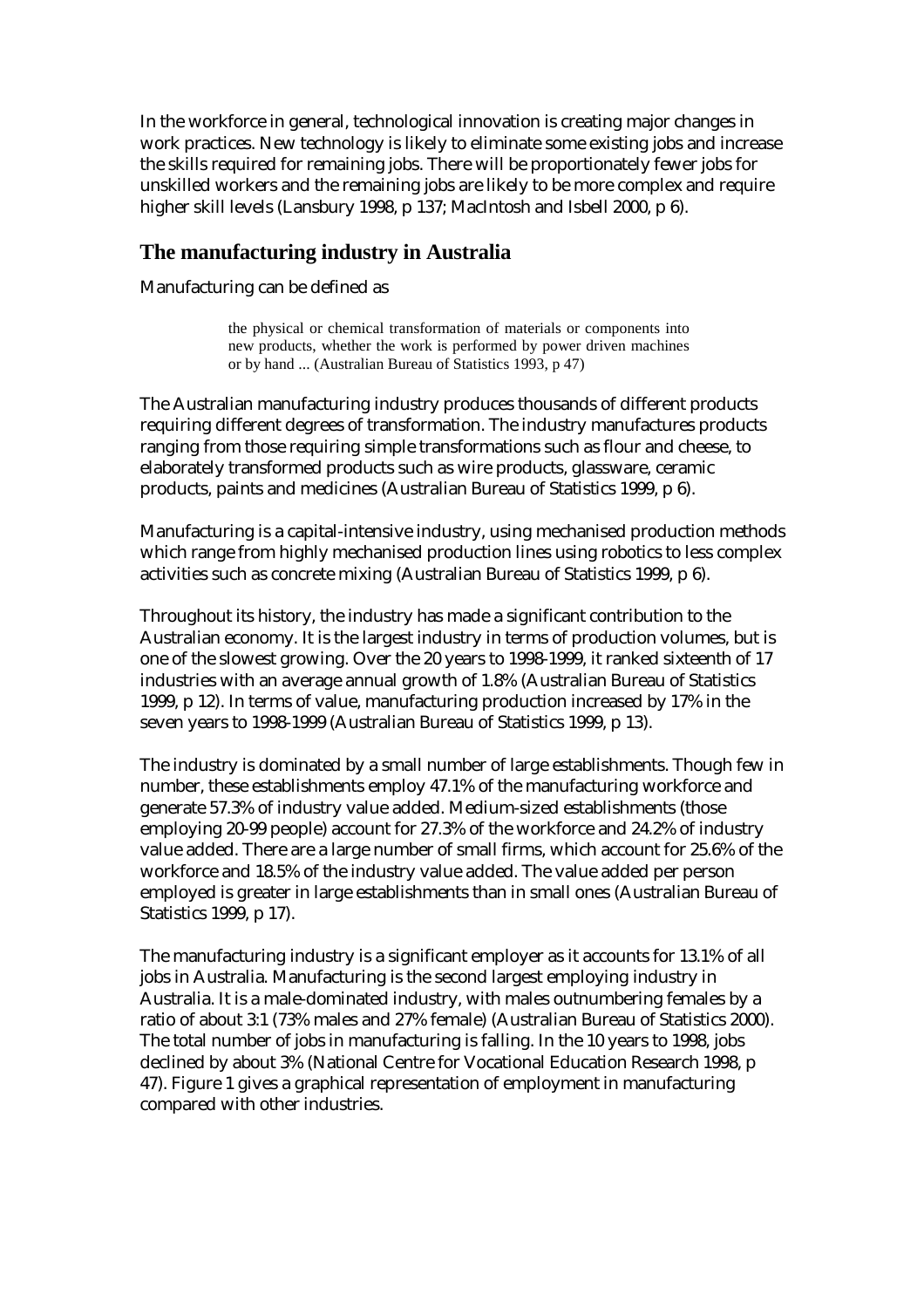

Figure 1: Employed persons by industry

Source: Australian Bureau of Statistics 6203.0 Labour Force (August 2000, Table 46).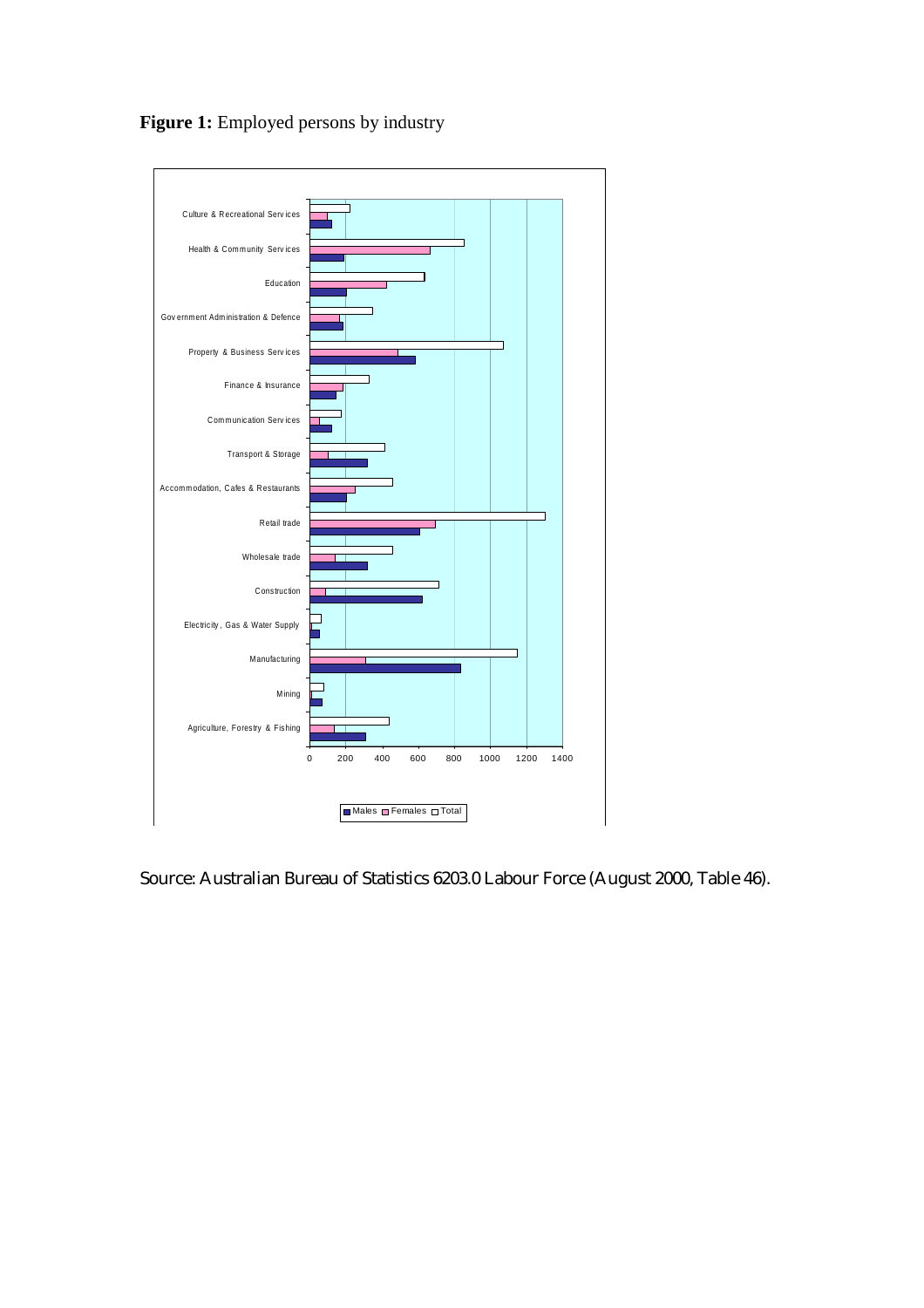## **The process manufacturing industry sector**

The process manufacturing industry sector comprises approximately 20% of total manufacturing. It includes a diverse range of products that contribute to final products in other sectors (Gilling 1998, p 95). The following four groupings make up the process manufacturing sector:

- Chemical, hydrocarbons and oil refining;
- Plastics, rubber and cablemaking;
- Non-metallic mineral products (which includes the building products of cement, concrete, glass and ceramics);
- Iron and steel

### **Employment profile of the process manufacturing sector in South**

### **Australia**

The information presented here was collected as part of a wider survey of the process manufacturing industry sector in SA and its skill needs. This study was undertaken in 1999 and 2000 by Manufacturing Learning SA, the ITAB representing the process manufacturing industry sector in SA. The purpose of the study was to develop a profile of the sector and its skill needs in order to provide a guide to the implementation of vocational education in the sector. A survey, designed to provide basic data about the sector and its training activities and priorities, was mailed out to the 393 companies in the Manufacturing Learning SA's database. Of these, 136 valid responses were received, representing a response rate of 35.8% (MacIntosh and Isbell 2000, p 15). The data on employment patterns was collected as part of that survey.

The 136 companies surveyed in the process manufacturing sector employed almost 8,000 people in South Australia. Of these, 26.1% were women (MacIntosh and Isbell 2000, p 27). Figure 2 illustrates the employment profile in the process manufacturing sector. In common with the manufacturing industry in general, most of the workforce in process manufacturing (88.5%) is employed full time. Part-time employment is 1.9% and casual employment 8.3% of the workforce. Although fulltime employment predominates, workforce flexibility is leading to an increasing trend towards casual employment (MacIntosh and Isbell 2000, p 26).



**Figure 2:** Employment profile of the process manufacturing sector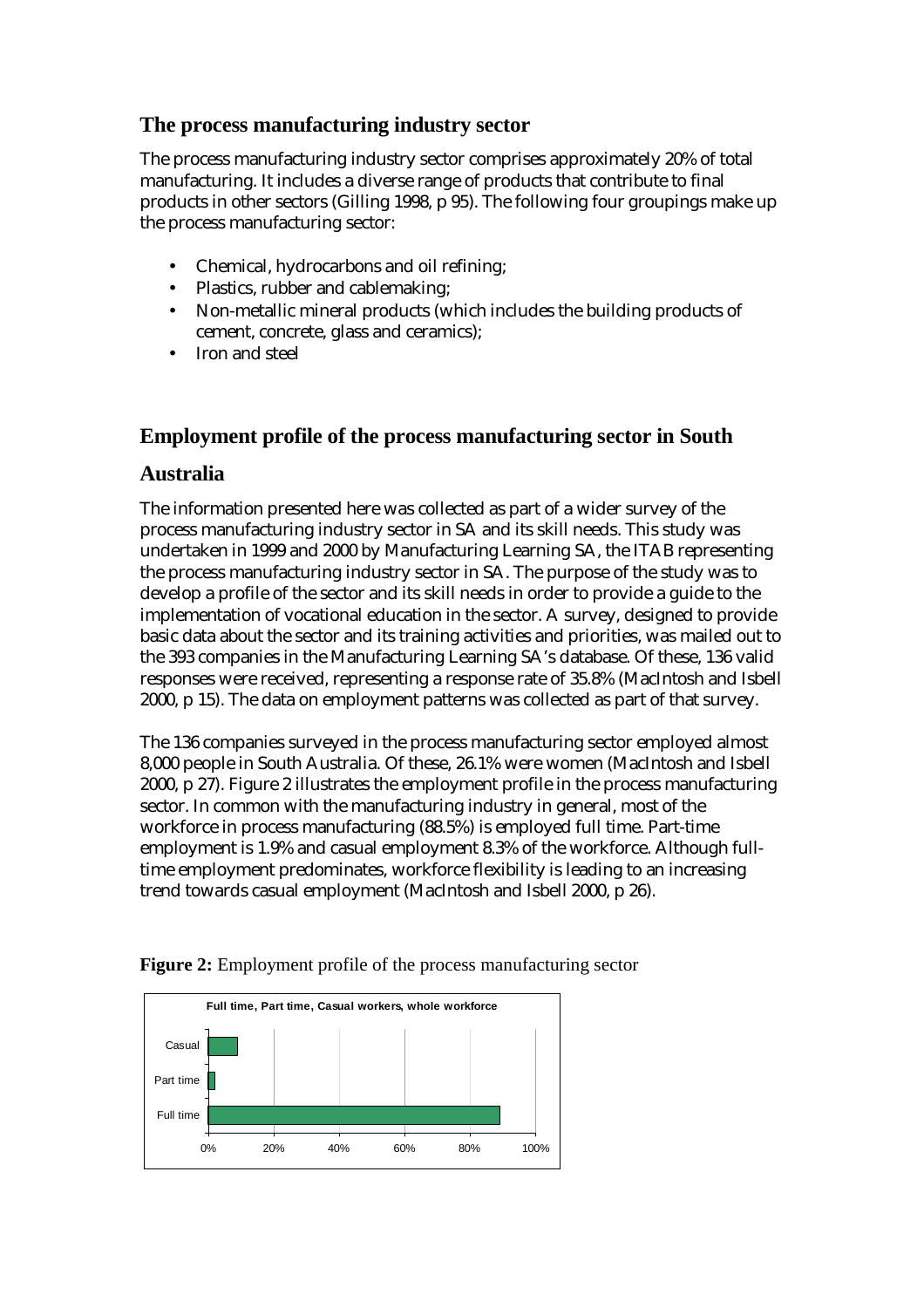**Source**: MacIntosh and Isbell (2000, p 26).

In the manufacturing industry, the majority of males in the workforce were employed full time (95%) and 75% females were employed full time. Part-time employment is low, but females (6.8%) are more likely than males (3.6%) to be employed part time (Australian Bureau of Statistics 2000, Table 41, p 42).

A similar pattern of part-time and casual employment occurs in process manufacturing. Again, women are more likely than men to be employed in this manner. Of the 1.9 % of part-time employees, women comprise 1.1%. Of 8.3% of casual workers, women comprise 5.2%. This is illustrated in Figure 3.

**Figure 3: Males and females in part-time and casual employment as a percentage of the whole workforce: process manufacturing sector (SA)** 



**Source**: MacIntosh and Isbell (2000, p 29).

The discriminatory pattern of employment in the manufacturing industry, where women are more likely than men to be employed in part-time positions, is further demonstrated by an examination of the percentages of women and men in part-time and full-time positions as a proportion of all women and men in the workforce.

Although Australian Bureau of Statistics data were not available for casual employees, an ACIRRT analysis suggests that the casual employment in the manufacturing industry is about 12% (ACIRRT 1999, p 139). Casual employment in the survey of the process manufacturing industry in South Australia (8.3%) is less than that for the broader manufacturing industry (MacIntosh and Isbell 2000, p 25).

Taking casual employment in the process manufacturing sector into account, the relative disadvantage that women encounter can be seen by an examination of the position of men and women in part-time and casual employment relative to the totals of men and women employees respectively. This is shown in Figure 4.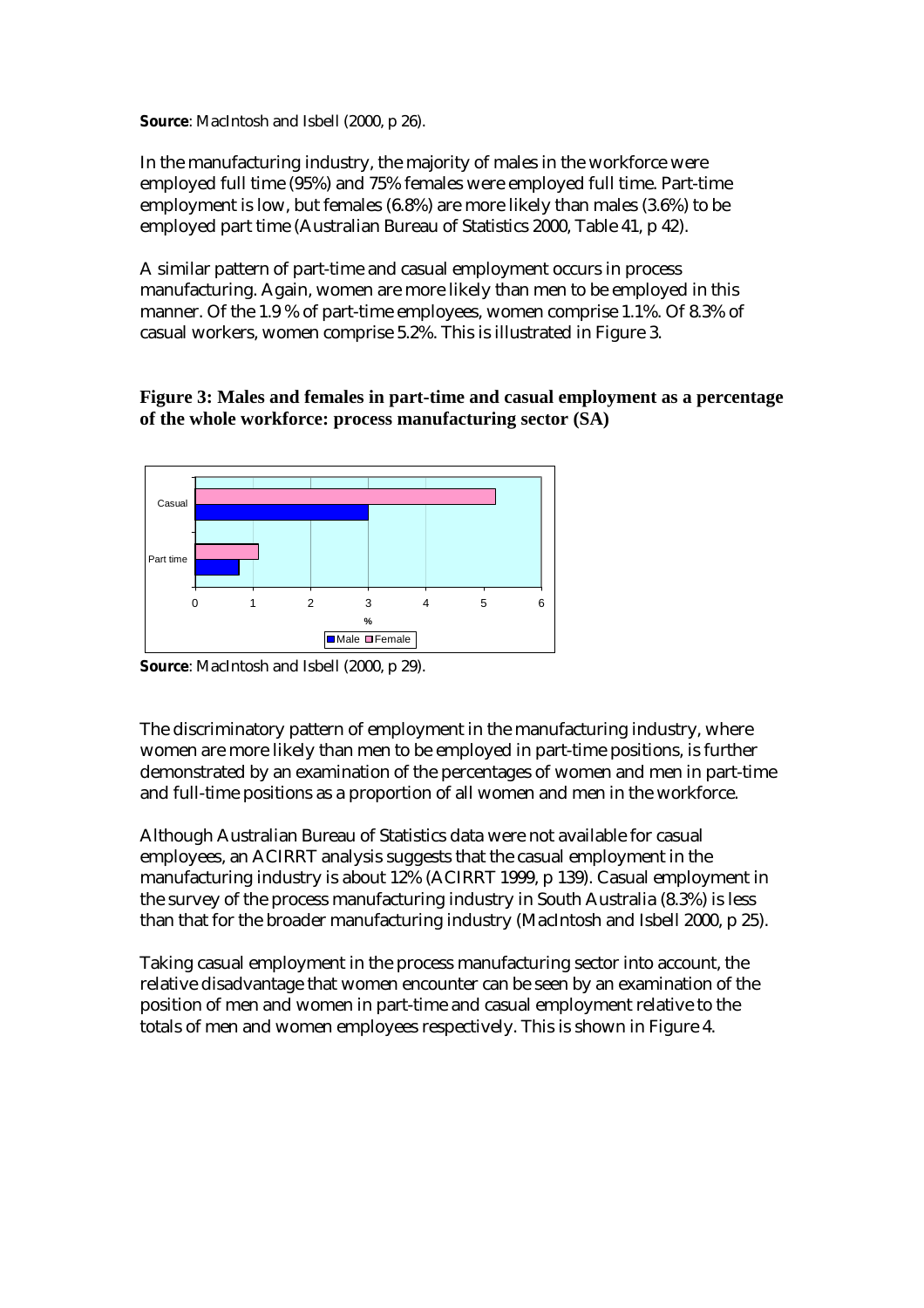**Figure 4:** Men and women in part-time and casual employment relative to the totals of men and women employees: process manufacturing sector (SA)



**Source**: MacIntosh and Isbell (2000, p 30).

Considering that women comprise just over a quarter of the workforce, they have a higher representation in these categories. Of all women, 32% are in casual jobs compared with 4.1% of men. For part-time work, 4.2% of all women are employed in this way, compared with only 1.0% of men (MacIntosh and Isbell 2000, p 30).

The disadvantage of women is further demonstrated by an examination of the occupations where they predominate. Figure 5 illustrates this. Women are concentrated in direct production (56.4%) and in clerical, sales and warehousing (22.0%). Only 7.4% are in indirect production and only 2.9% are employed in technical or professional occupations (MacIntosh and Isbell 2000, p 29).

**Figure 5:** Workforce employment profile by occupational group: process manufacturing sector (SA)



**Source**: MacIntosh and Isbell (2000, p 29).

Figure 5 indicates a low level of support for women in promotional positions in production (indirect employees) and in the technical and professional categories. While men (769) outnumber women (205) numerically in managerial positions, as a percentage of the proportion of men and women respectively, there appears to be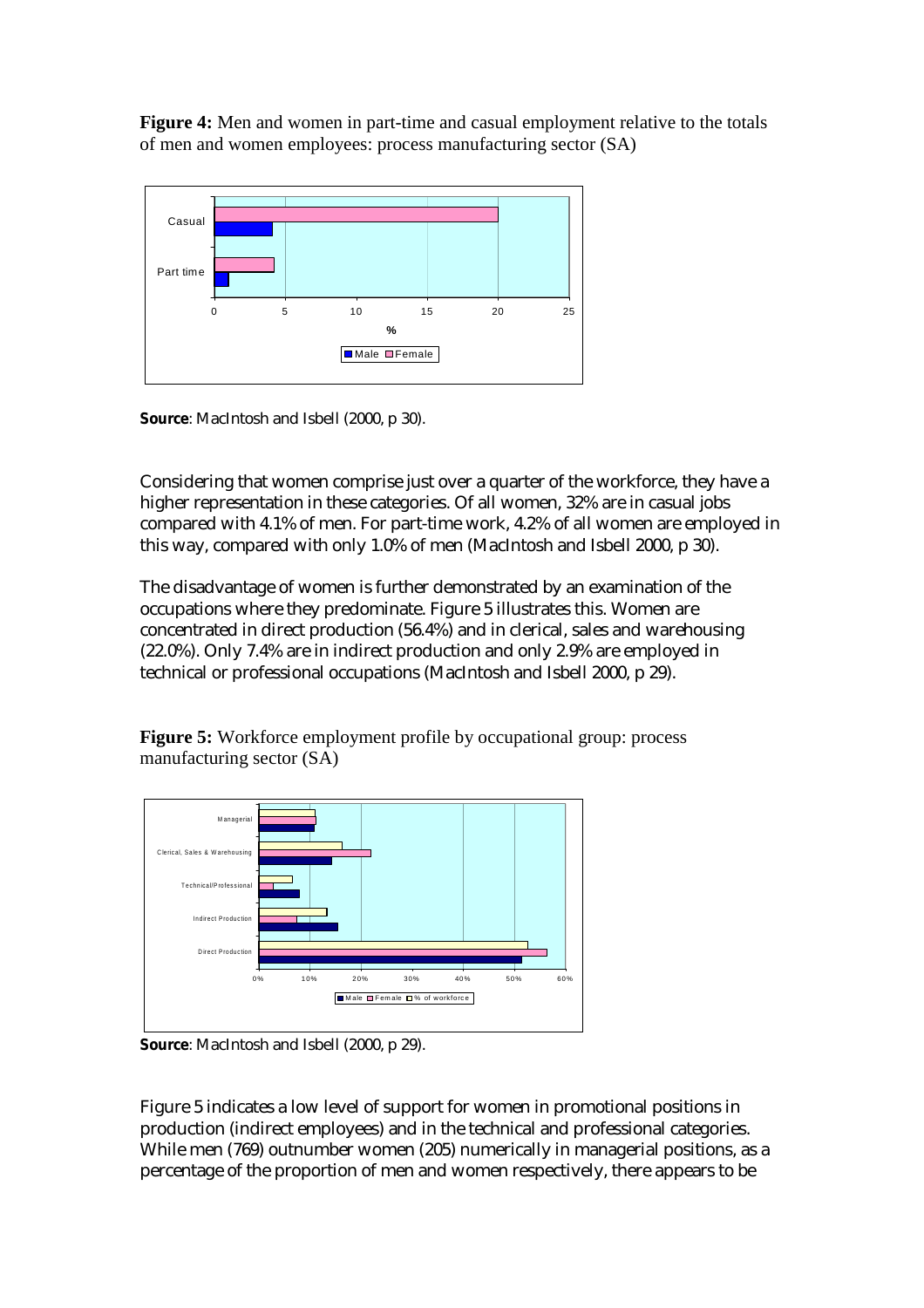little difference between the representation of each gender. However, this result needs to be treated with some caution, as the Managerial category is at the highest level of ASCO aggregation. This level represents all administrative, supervisory and managerial positions for non-production staff from the highest to the lowest level. As such, the apparent gender equality in this category should be regarded with scepticism. Given the gendered nature of the sector, it seems unlikely that women are represented equally at senior management levels. Future research will need to disaggregate this category in order to give a more accurate picture.

The pressures of globalisation leading to technological innovation have led to a decline in employment opportunities in the manufacturing industry. In the future, the industry is expected to make a significant contribution to Australia's wealth, but it is not expected to lead to an increase in employment (Gollan et al 1996, p 15). Similarly, employment in the process manufacturing sector in SA is expected to remain static overall (MacIntosh and Isbell 2000, p 32).

#### **Impact on women**

#### **Selection processes**

The pattern of women's employment in manufacturing may begin at job selection. Recruiters may select on the basis of stereotypes they hold about the job, the person and the interaction between the person and the job. Gender stereotypes may be perpetuated where jobs are seen as having masculine and feminine characteristics. Women may be systematically discriminated against in jobs that are seen to have masculine characteristics, such as physical strength (Heneman et al 1996, p 79). Gender-based roles tend to be carried over into work, particularly where one sex is in the majority in relation to the other. 'Sex-role spillover' results in women being considered as sex objects and harassed. Women in the minority role tend to be less frequently selected and, when selected, placed in traditionally female occupations (Heneman et al 1996, p 88).

> A European study of process manufacturing reported a division of labour based on gender, with labour intensive, low paid jobs undertaken by women, and more complex and better paid jobs undertaken with men. These divisions were attributed to the segregation by gender within the formal vocational education and training system prior to the time of job selection and entry. (Flecker et al 1998, p 28)

#### **Types of jobs**

The study into the process manufacturing industry sector in South Australia indicated discriminatory patterns of employment for women. Not only were they more likely than men to be employed in part-time and casual positions, but they were also clustered in low paid, low skilled jobs (MacIntosh and Isbell 2000). This observation was also made in a study of manufacturing sites in New South Wales, where women were located in low skilled clerical jobs and "in the most routine of processing tasks" (Willett 1995, p 2). Similarly, a study of the plastics and chemicals subsectors reported that women were ... mainly employed in traditionally women's work like assembling, packing or sometimes machine operation. (Hooper and Hillier 1996, p 56)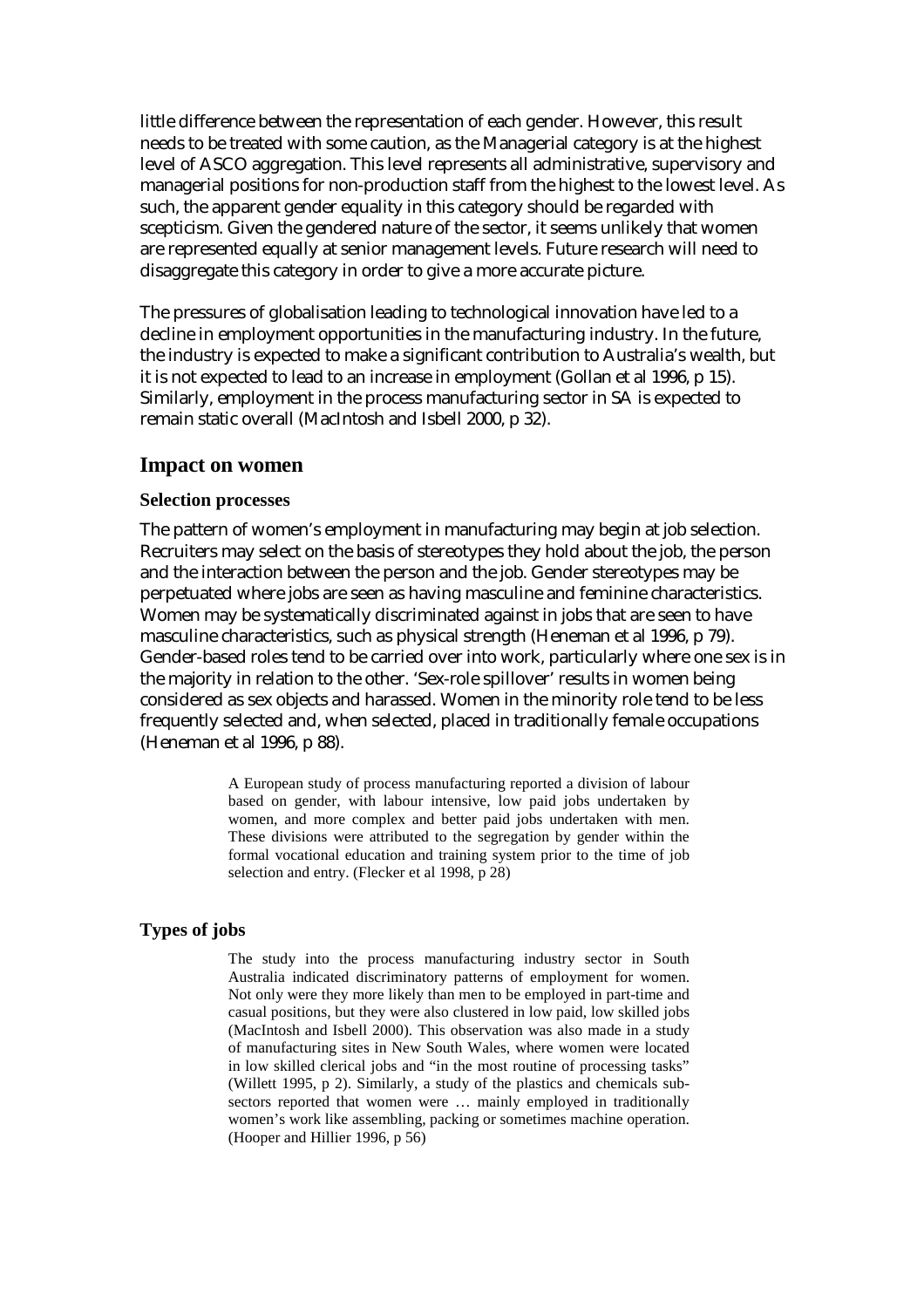There are numerous examples in the literature of the different patterns of employment between men and women; gender differences in the recognition of skills and the wages inequality are associated with this (Cockburn 1985; Jenson 1989; Wajcman 1991). Women tend to be clustered into a narrow band of industries and occupations and their wages tend to be lower than industries and occupations in which men predominate (Gardner 1994, p 2). In Australia, women predominate in two occupational categories: clerks and salespersons (30.6%), and personal service workers (Hampson et al 1994, p 247). The concentration of women in low paid, low skilled jobs is evidence that women's work and skills are undervalued relative to men's work and skills (Gardner 1994, p 2).

A study of wage patterns between 1986 and 1996 indicates that low skilled workers in manufacturing are disadvantaged. Male tradespeople earn more than male labourers and both earn significantly more than female labourers. Movements in pay have been uneven. The divide between the higher paid and lower paid workers, who do essentially the same work, is increasing. Female labourers are the lowest paid group in manufacturing (Buchanan and Watson 1997, pp 11-14). The many government policy initiatives directed at encouraging women into non-traditional occupations fail to address the position of the women who remain in low-paid, lowskilled jobs (Burgmann 1994, p 21).

In their efforts to move into high skilled, high paid jobs, women encounter structural impediments, such as 'the gender bias of the existing training infrastructure, unequal access to training and the devaluation of work traditionally undertaken by women' (Hampson et al 1994, p 247). The discriminatory pattern of women's employment in the manufacturing industry was institutionalised in the sexism of the apprenticeship system, which was defined by the exclusion of women. Efforts to overcome the masculine bias in the vocational education and training system dating from the 1970s have only been partially successful (Ewer 2000, p 39). When making vocational choices, women, aware of the gendering of occupations, avoid the male-dominated ones (Flecker et al 1998, p 32).

### **Job security**

The last 25 years have seen a strong growth in the Australian workforce, the entry of women into paid employment and an increase in part-time and casual employment. These changes are predicted to continue into the future (Gollan et al 1996, p 12).

Much of the growth of part-time and casual employment has been in the service sectors, such as retailing and hospitality. The re-entry of women into the workforce, some of whom prefer not to work full time, partly accounts for the growth in this type of employment. Employers' demands for more flexible working arrangements has also made a significant contribution. The proportion of part-time workers who want to work more hours increased from 17% to 26% between 1986 and 1996. The shift towards part-time and casual employment and decline of full-time employment, therefore, represents a form of underemployment (ACIRRT 1999, p 136).

Of the reasons why people choose to work part-time, most women choose to do so for family reasons (18%) and most men for study reasons (22%). The remainder have no choice because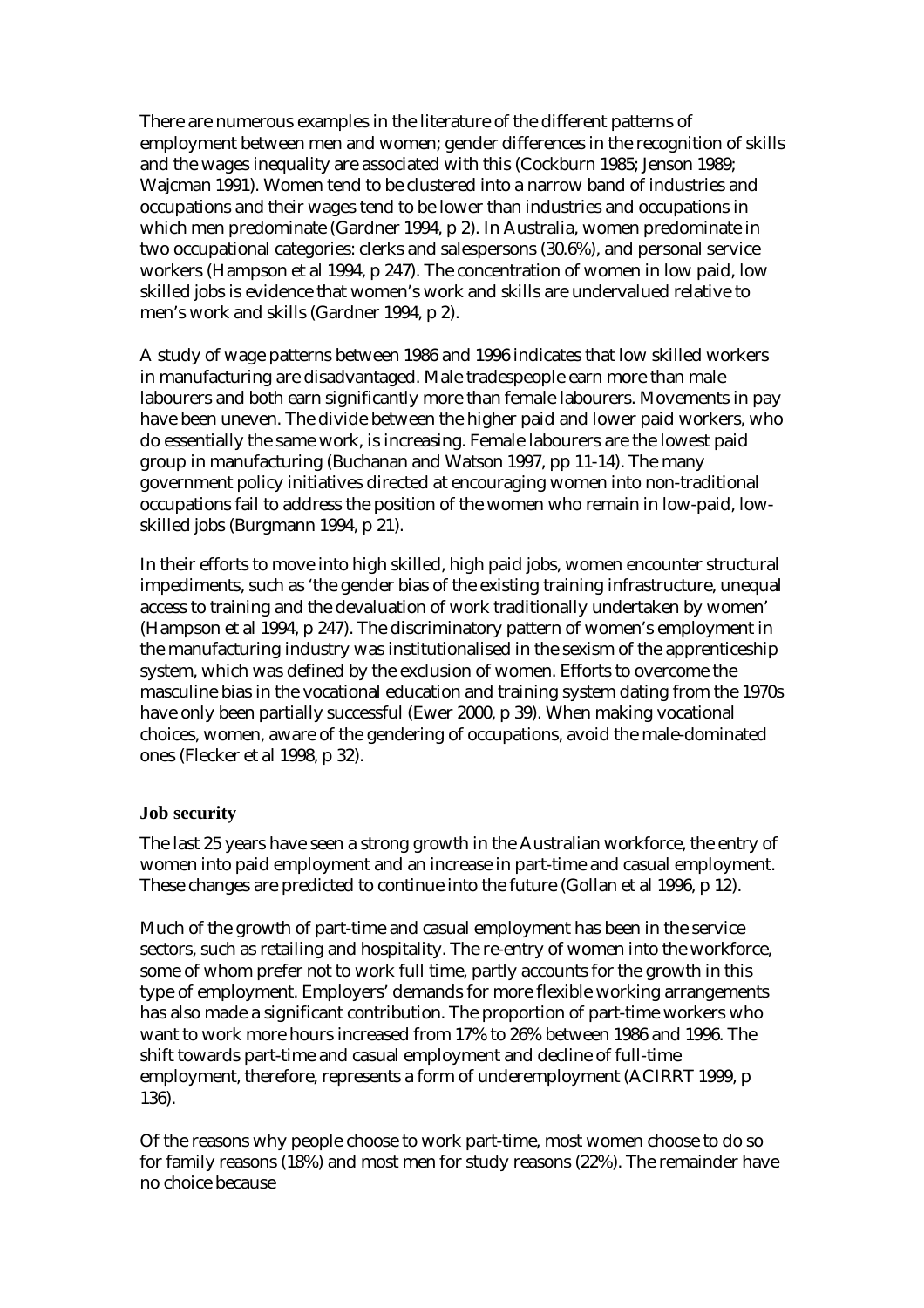… overwhelmingly, for both men and women, the reason most people work part-time is because of work-related reasons, either because there is not enough work available or the job is only offered as a part-time job. (ACIRRT 1999, p 137)

The relationship between continuity of employment and skill development is important. Part-time jobs tend to be associated with the lower levels of the enterprise, involving only basic and non-transferable skills. Skill development and training are frequently not available to these employees (Knox and Pickersgill 1993, p 35). In terms of access to training, casual employees are disadvantaged, as employers are reluctant to invest in their training (MacIntosh and Isbell 2000, p 26). Casual employees are 11% less likely than non-casuals to receive job-related training. (ACIRRT 1999, p 141).

> While the prevalence of part-time and casual work in the process manufacturing sector is not as high as in the labour market in general, the South Australian survey found evidence of an increasing trend towards casualisation in the sector because of the flexibility it gives. (MacIntosh and Isbell 2000, p 29)

> The disproportionate representation of women in casual and part-time employment in manufacturing generally and in the process manufacturing sector limits their access to training and disadvantages them as far as skill development is concerned. (MacIntosh and Isbell 2000, p 30)

#### **Access to apprenticeships and traineeships**

Women have a long history of employment in manufacturing industries. During World War II, women worked as welders, assemblers and machine operators. Despite this and recent government policy initiatives to encourage women into nontraditional occupations, only a small percentage of women enter apprenticeships and traineeships in non-traditional areas (Stone 1998, p 192). Women make up only 12% of all apprentices (Australian National Training Authority 1997, p 17), and 5% of these apprenticeships are in hairdressing (Ewer 2000, p 39). The 7% of women in apprenticeships does represent a small increase of 4% since 1988, when only 3% of women were in apprenticeships other than hairdressing (Pocock 1988, p 81). This suggests that women's access to apprenticeships is improving overall. However, it is unlikely that this overall improvement is reflected in the manufacturing industry. An analysis of the NCVER's latest Student Outcomes Survey suggests that the participation of women in the category Engineering/Surveying is well below their participation in non-traditional areas overall. In manufacturing, many technical, trades and process operator qualifications would be included in Engineering/Surveying. However, females comprise only 1.7% of TAFE graduates from this category (NCVER 2000, Table 15, p 35). Figure 6 graphically illustrates the low participation of women in this category.

The gender segmentation of the workforce in manufacturing and in the process manufacturing sector is reflected in the low number of women in traineeships. The process manufacturing sector in SA is characterised by a very low number of trainees and apprentices. The Plastics and Rubber Products sub-sector had the highest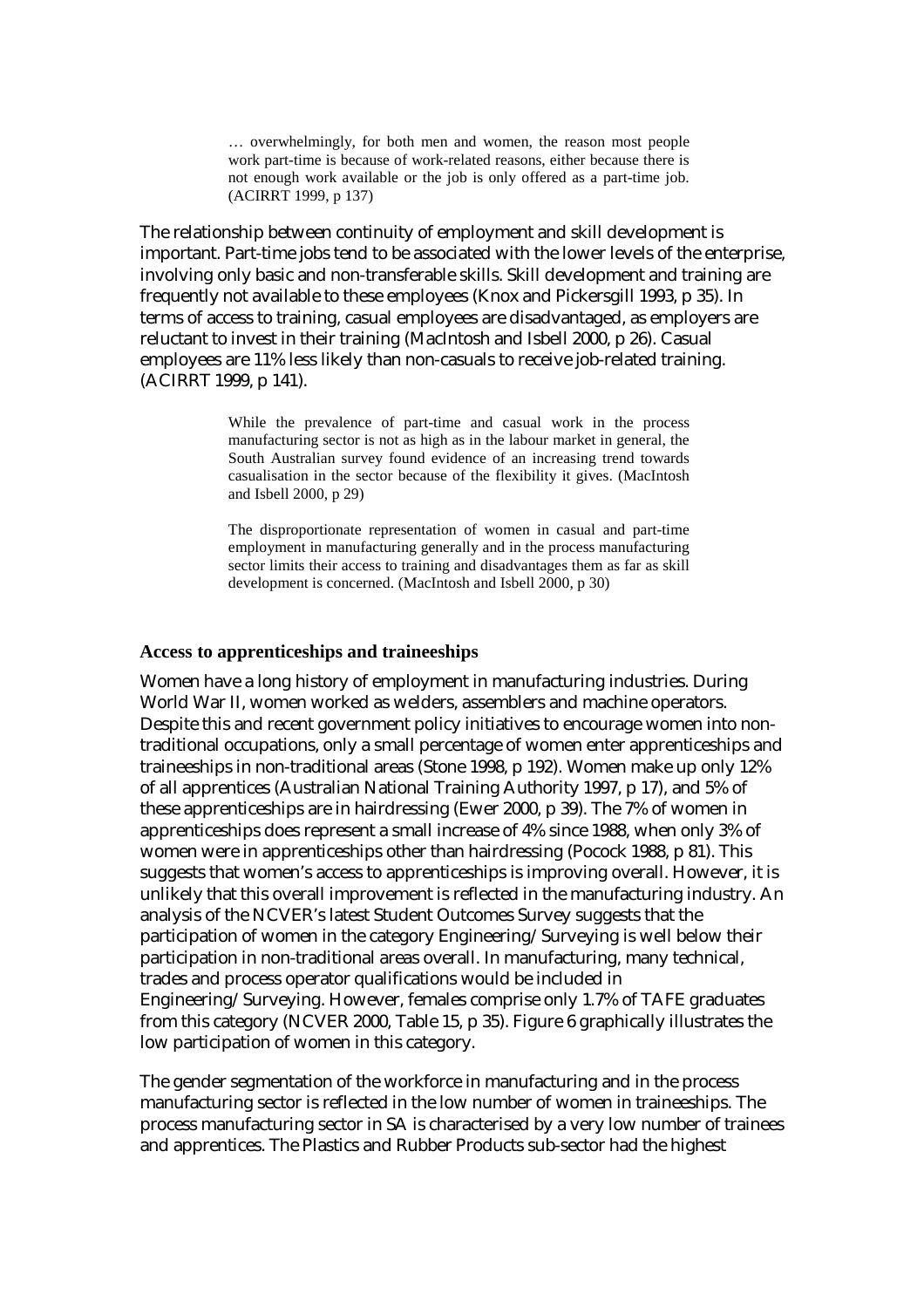number of trainees and, according to the survey results, is the only sector with female trainees. Figure 7 illustrates the proportion of males and female trainees.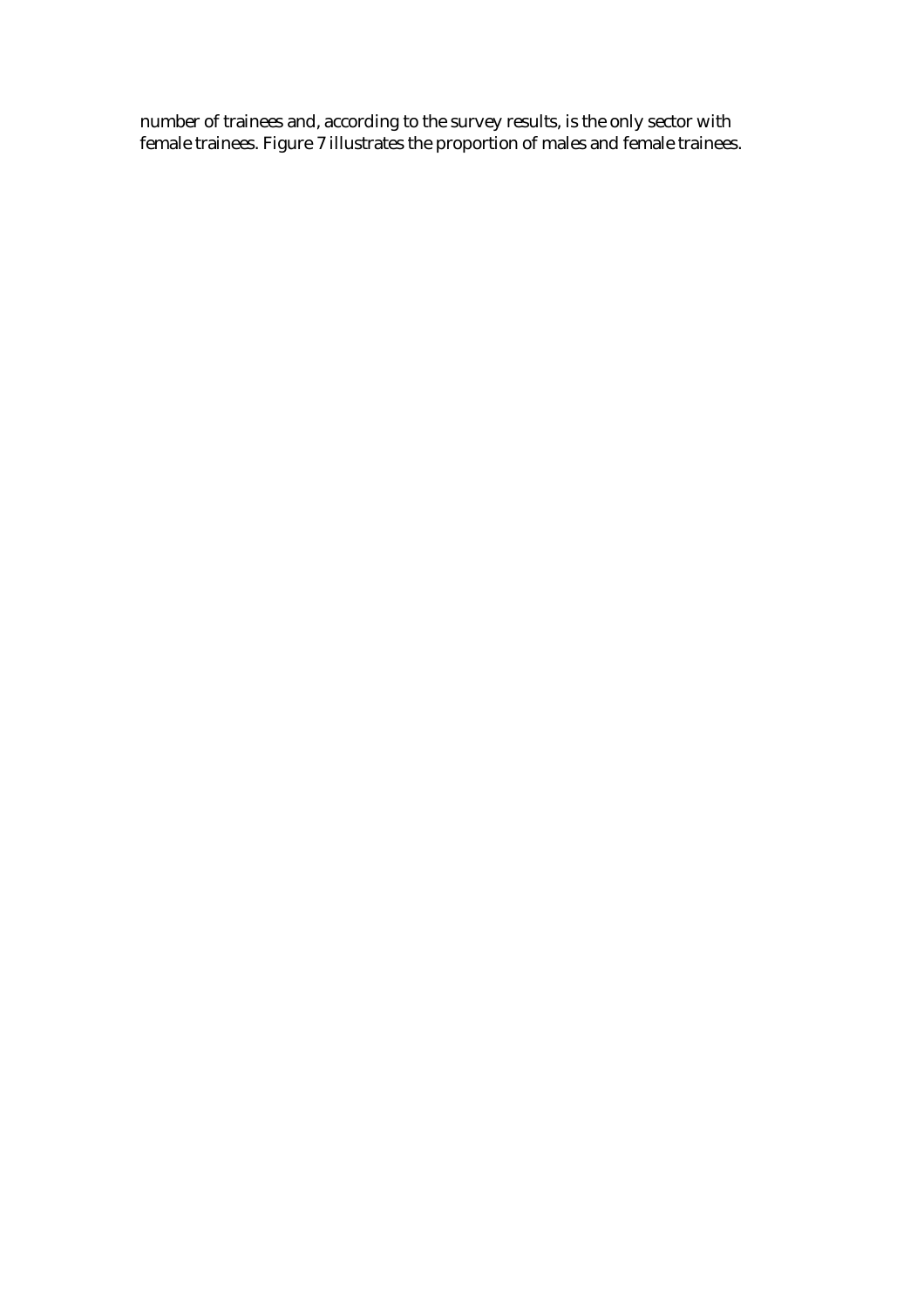

**Figure 6:** Males and females as a percentage of TAFE graduates by field of study

**Source**: NCVER Student Outcomes Survey 2000 National Report. Table 15: Percent of graduates by field of study.

An explanation for the low take-up of traineeships in the process manufacturing subsector may be the fact that, until recently, there was no formal qualification structure for the sector. The recently released National Training Packages for the sector is expected to lead to the uptake of training more widely and the further uptake of traineeships in the sector (MacIntosh and Isbell 2000, p 26). However, for women, research evidence suggests that little progress will be made unless an environment more conducive to women's participation is established.





**Source**: MacIntosh and Isbell (2000, p 26).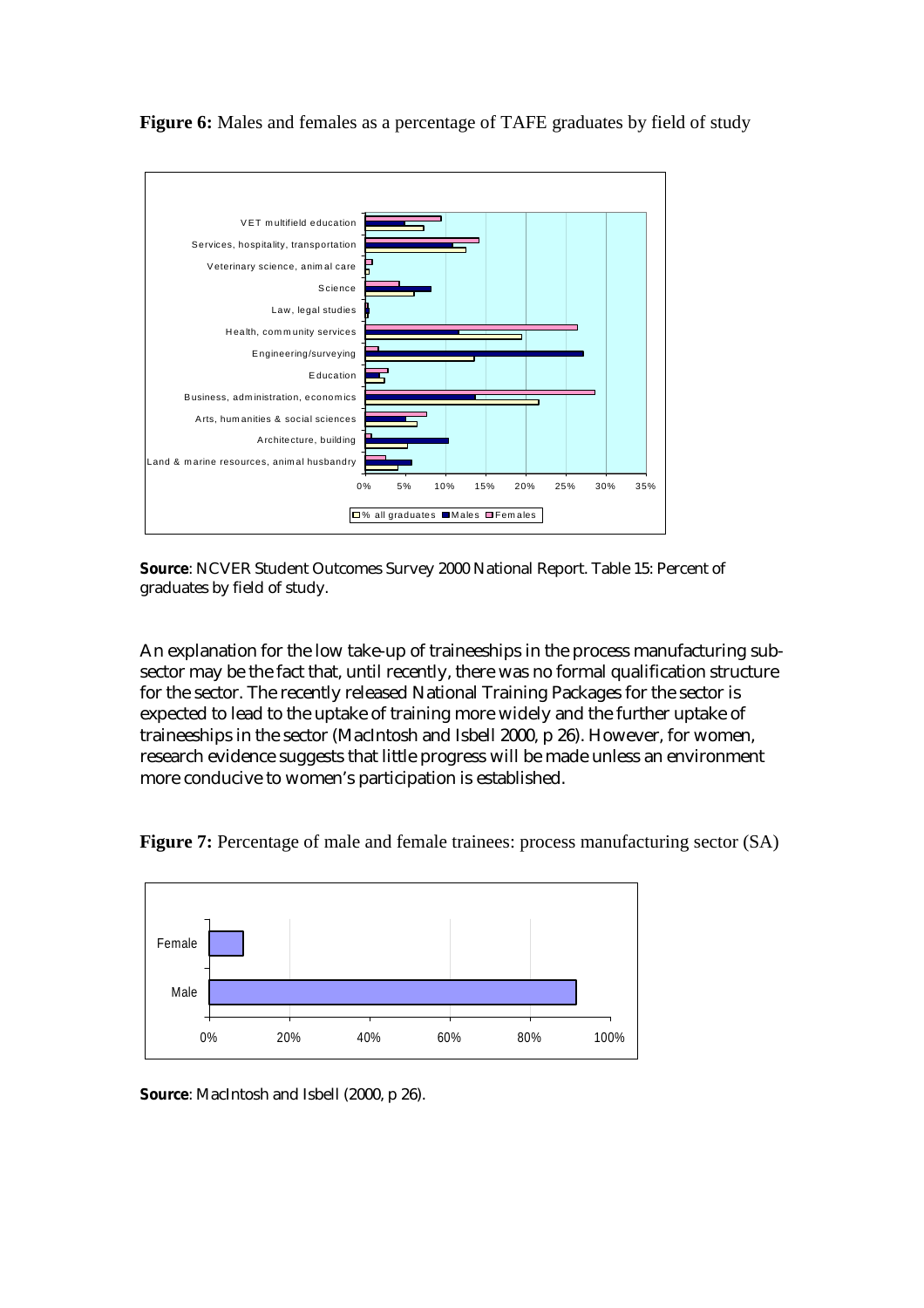Possible explanations for the low take-up of apprenticeships and traineeships by women is because they often face a hostile environment and a lack of support (Stone 1998, p 192).

In her work, Pocock found that female apprentices working in non-traditional areas often found the experience daunting. Young female apprentices did not want special treatment, but they felt isolated in the TAFE environment. The masculine nature of TAFE and the attitude of some teachers was a barrier. Some teachers held strong sex stereotypes and, in some instances, expressed opposition to women's entry into some trades (Pocock 1988, p 82).

These barriers still seem to persist. In a recent study, Helen Connole reported that, in addition to the curriculum, women in non-traditional areas had to manage genderrelated experiences with the training provider and employer staff. These women required high level interpersonal skills, determination and assertiveness during the course (Connole 2000, p 27). Connole also found instances of differential treatment between male and female students in trades courses (Connole 2000, p 41).

Pocock found that some employers preferred men in some occupations. In fact, some employers

> … consistently refused to accept graduates or allow work experience opportunities for females in trades. (Pocock 1988, p 85)

The hostile work environment that Pocock found women often encountered seems to have changed little in the intervening years. Connole also observed that

> … women in non-traditional trade training were attracted to the work itself but anticipated difficulty in continuing to work in their industries due to the hostile climate they encountered. (Connole 2000, p 14)

The masculine culture is a characteristic of manufacturing. A study of training needs in the manufacturing industry in New South Wales observed that several sites 'were hard core male domains riveted with entrenched attitudes, cultures and structures' (Willett 1995, p 1).

The masculine culture of the industry seems to present a significant barrier for the career progression of women. There seems to be a belief in the industry that career paths are the domain of the male breadwinner and many women in the industry do not see their jobs as careers. A possible cause is the incompatibility with women's lives and the way work is organised. Managers' unfamiliarity with training methods that assist individuals in career choices and their preference for directive forms of training where people 'are given information or told what to do' appears to be another contributing factor (Hooper and Hillier 1996, p 58). However, there is evidence that some women would prefer a career, not just a job (Hooper and Hillier 1996, p 59).

### **The impact of technology**

Work organisation is being driven by the need to compete. The competition is principally from newly industrialised, low wage countries or from high technology western economies. Manufacturing establishments operating on a low wage basis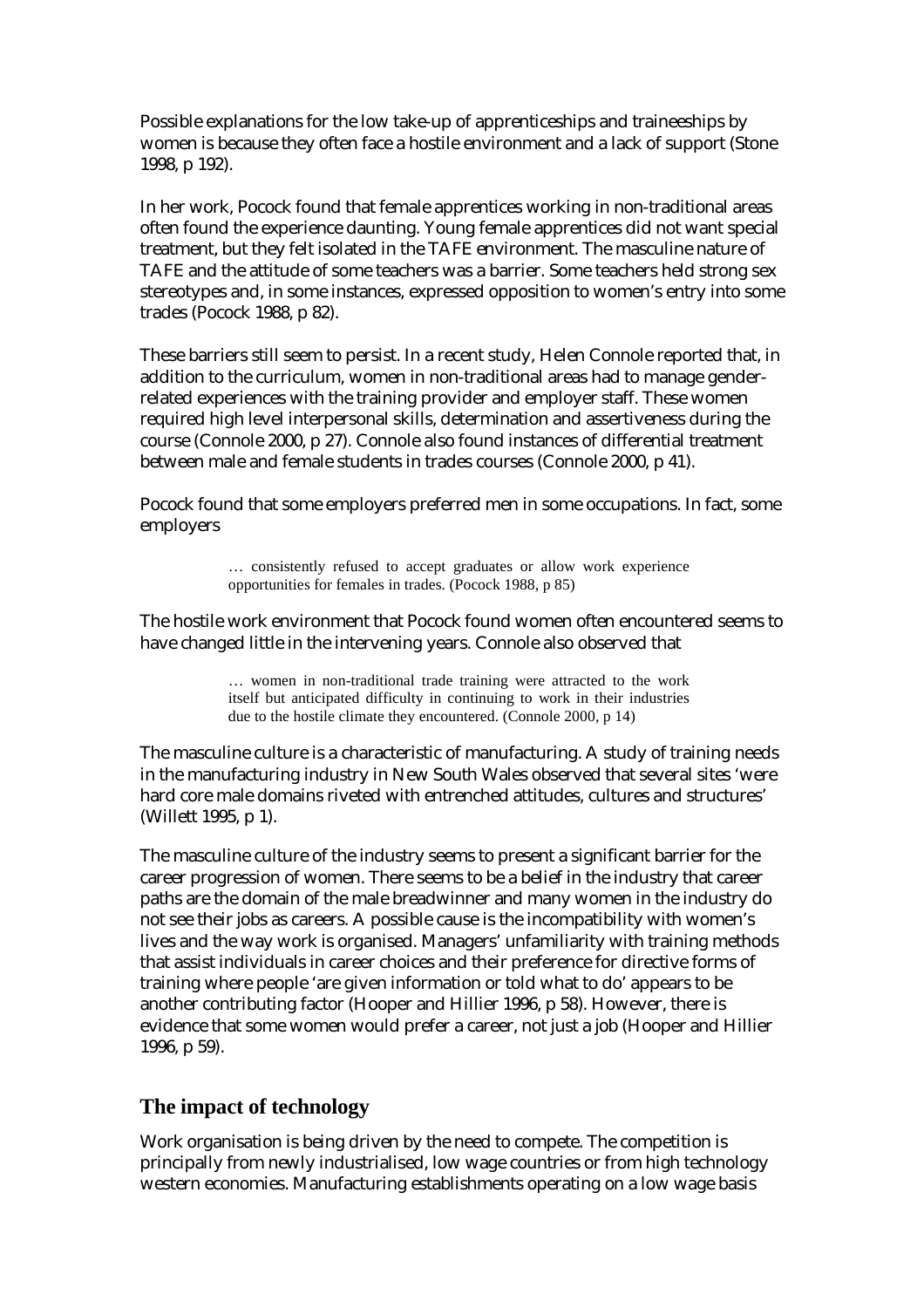have largely gone offshore. Those operating in high technology markets have been required to increase the productivity and skills of the workforce (Gollan et al 1996, p 11).

Technological innovation is a significant factor in maintaining competitiveness and new technology is a significant factor in the demand for higher skill levels. The trend towards increasing skill levels driven by the use of more sophisticated computercontrolled production systems was a significant finding of the study of the process manufacturing industry in SA (MacIntosh and Isbell 2000, p 5).

Technological changes will continue to lead to increasing task specialisation in professional jobs, such as engineering. Multiskilling of shopfloor employees will be essential due to the increasing sophistication of production processes and also due to the increasing need for communication skills for workers at all skill levels (Gollan et al 1996, p 26). It is predicted that there will be some devolution of operational decision making to the shopfloor (Gollan et al 1996, p 25).

Technology at the very least puts downward pressure on the wages of unskilled workers and, in many instances, replaces unskilled labour. This leads to further cleavages in the income distribution between high and low skilled workers (Gollan et al 1996, p 13).

Another effect of technology is that workplace restructuring, where manual tasks are replaced, is often a consequence of the introduction of more sophisticated, high performance machinery. The consequence is workforce reduction and this affects marginalised workers, such as women, who are often the first to go. Women are forced to choose between family responsibilities and paid employment where high volume production is introduced with three-shift, seven-day work schedules (Flecker, et al 1998, p 32).

Technological change, especially in conjunction with new production methods, will require a smaller, but highly skilled and flexible workforce that is prepared to undertake ongoing training to facilitate the adaptation of skills to new technology (Wajcman 1991, p 28). In response to technological change in which knowledge of the machinery is required, new work practices emphasise small groups that work together, job rotation and workers' participation in regulating production (Jenson 1989, p 153).

The process involved is the constitution of work groups which can respond in a flexible way to the new automated work by adjusting quickly to changing needs of production, deploying effort where attention is needed at any moment and thus increasing both productivity and the intensity of labour. However, these new methods involve gender bias in their application. Whether such groups will include workers who are different is problematic. By their very form, work groups foster 'we/they' feelings and relationships. Differences tend to be excluded (Jenson 1989, p 154).

The importance of work groups, as well as the entrenched idea that womens' relationship to machinery differs from that of men, is significant when evaluating the differential gender effects of the new production methods. Workplace relations contribute to identities of gender, and work groups are a major place where that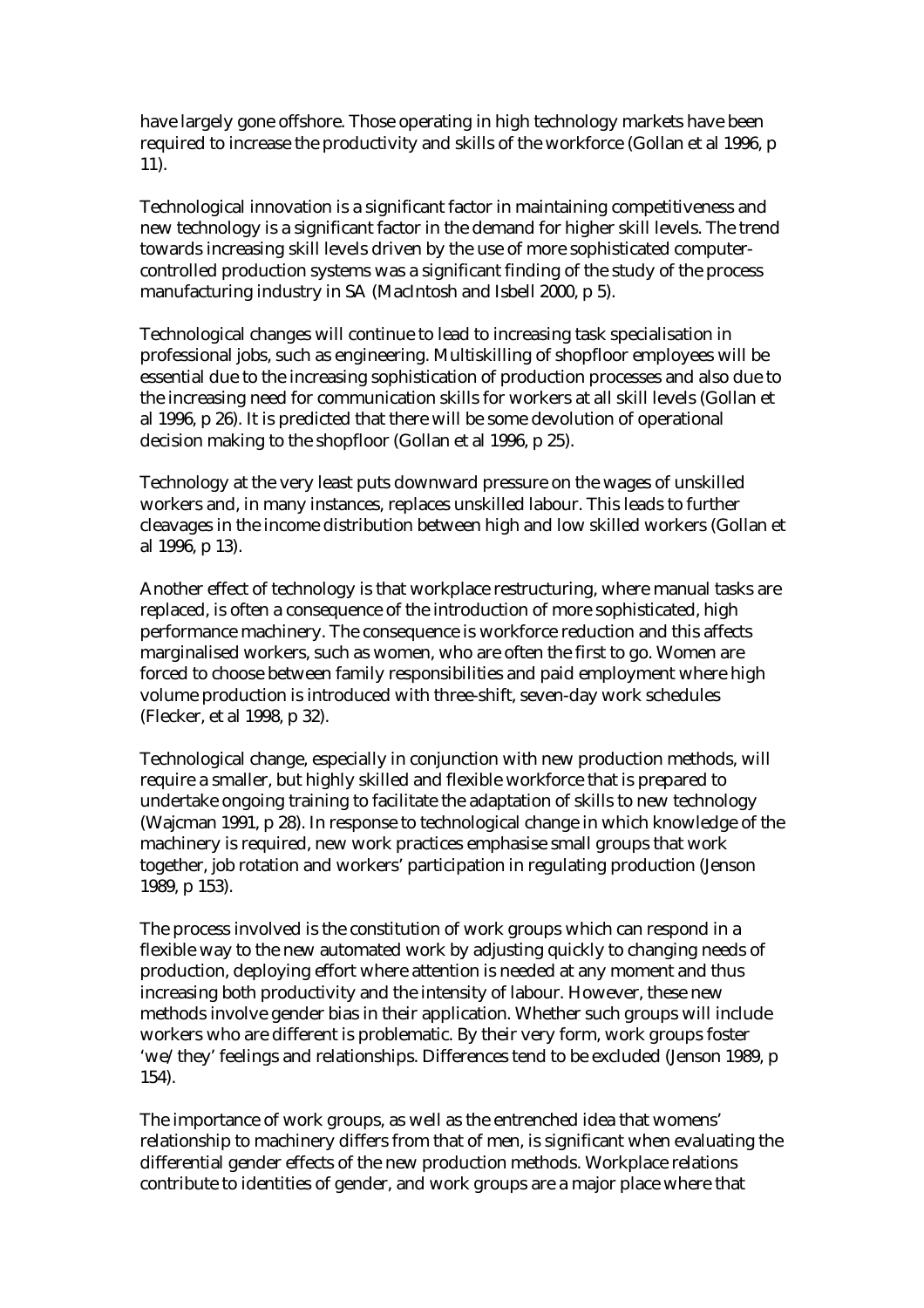occurs. Work teams are likely to be single-sex groups, for which gender difference becomes a boundary (Jenson 1989, p 153).

All this suggests that, without intervention, the future employment position of women in the manufacturing industry is likely to be further marginalised.

### **Diversity management**

One intervention strategy, for which there is a sound business case, is based on the notion of utilising the skills of the whole workforce, and some enterprises are doing this to achieve sustained competitive advantage (Kossek and Lobel 1996).

The resources available to an enterprise, and its deployment of them, affect their performance in the market place. Companies that can lower their costs and enhance their differentiation will achieve competitive advantage. Differentiation based on product improvements or innovation requires an effective human resource capability (Wright et al 1995, p 272). The resources that people bring to an enterprise are their skills, knowledge, reasoning and decision-making abilities (Grant 1993, p 162). Enterprises that value and support their people because they are different can gain a competitive advantage (Wright et al 1995, p 272). Those that choose difference as a resource do so for economic reasons. They draw on the broader competence and experience that differentiates among workers. In such companies, diversity is a strategy for achieving a high-quality profile, giving better service to the customer and achieving higher profit levels (de las Reyes 2000, p 264).

In order to utilise the skills of all people, organisations undertake a strategic management process to manage diversity in the workforce. Emphasis is placed on developing the skills and creating policies and practices that get the best from each worker. Diversity management, then, is a

> … process of creating and maintaining an environment that naturally allows all individuals to reach their full potential in pursuit of organisational objectives. (Dagher and D'Netto 1997, p 2)

Diversity management is based on the premise that white male culture gives way to one that respects individuality and difference (Thomas 1990, p 113). This is of interest where women are increasingly long-term participants in the workforce (Stone 1998, p 722).

The benefits that can be attributed to managing diversity include

- increased organisational effectiveness
- enhanced productivity
- improved morale (Thomas and Ely 1996, p 79)
- superior job performance
- reduced absenteeism
- reduced labour turnover (Wright et al 1995, p 272).

The retention of skilled workers can save businesses the cost of recruiting and training new staff, which is estimated to be between 20 and 150% of the annual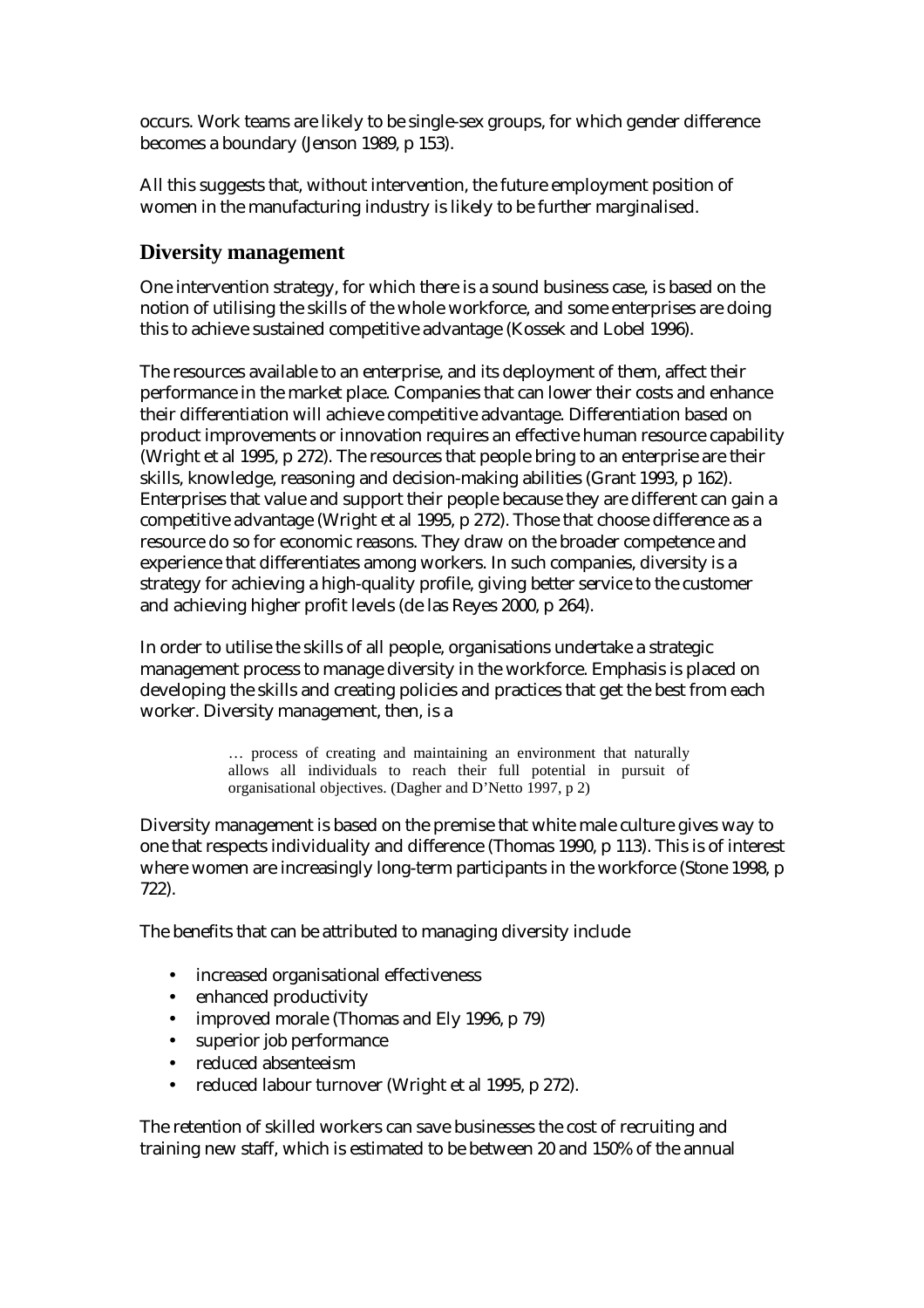salary of an employee in some cases (Holmes 1994, p 17). Employee replacement costs include:

- the recruitment process (advertising and training new recruits)
- the diminished return on investment in training
- the cost of lost experience
- the extra cost of providing temporary staff to absorb the workload between departure and replacement (EOWA 2000, p 4).

Companies where diversity in the workforce is used for competitive advantage, and who manage it effectively, can be more profitable. A comparison, undertaken in the United States in 1993, of Standard and Poor's 500 firms, demonstrated that those recruiting and advancing women and minorities outperformed those that did not. The 100 firms with the best diversity management histories had average returns of 18.3% per annum over a five-year period, while the 100 firms with the worst histories had returns of only 7.9% per annum over the same period (Dass and Parker 1996, p 366).

Where productivity and profits depend on the full utilisation of the workforce, training is seen as a key method for eliminating artificial barriers to employee development and capability. Where the workforce is properly trained, diversity becomes an asset (Ford and Fisher 1996, p 165).

The work practices associated with technological innovation require a high degree of cooperation between team members. Diverse work groups have a broader range of knowledge, skills, abilities and experiences that can enhance the group's ability to analyse and solve problems. Such groups may produce a greater range of alternative solutions and make higher quality decisions. There is also some evidence that mixedsex teams can outperform same-sex teams (Thompson and Gooler 1996, p 398).

Enterprises that have recognised that competitiveness can be achieved by utilising the skills of all employees include major United States companies such as Proctor and Gamble and Corning. Proctor and Gamble made a concerted effort to locate and recruit talented women and minorities. It recognised that to succeed as a company it needed 'an environment that makes it easy for all of us, not just some of us, to work to our potential'. By doing this, it was predicted that the company would be better and more competitive (Thomas 1990, p 113). Corning had higher attrition rates for women and minorities than it did for white males. This meant that investments in training and development were being wasted. It was found that the culture and values of the company worked against women. It established a diversity management program and career planning systems. These measures were taken to improve efficiency and competitiveness (Thomas 1990, p 110). An Australian example is Melbourne manufacturer Don Smallgoods. In order to fulfil its objective of using all of the available talent within the company, it has introduced a comprehensive training program to make it more inclusive of women and to raise the skill levels of the workforce (OTFE 1998, p 13).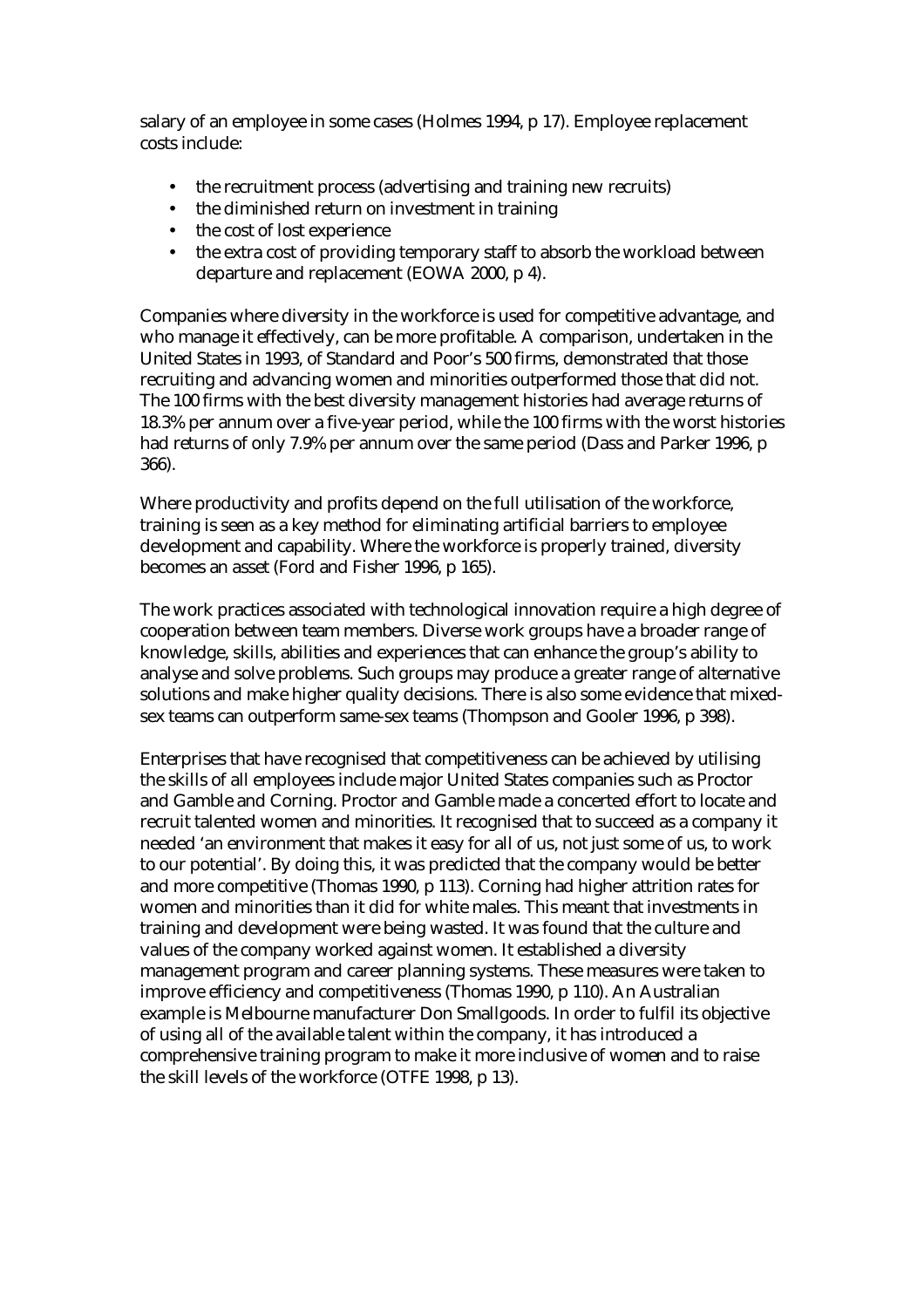# **Conclusion**

Progress on women's representation in non-traditional areas has been slow. The evidence suggests that the masculine environment that women encounter both in the training and work environment is a barrier.

Women who are employed in manufacturing are more likely than men to be in parttime and casual jobs and have very limited career paths. It would be easy to dismiss this industry as too hard and direct access and equity efforts to new and emerging industries, where women do not face the strong tradition of male exclusivity and female exclusion from career paths that they do in manufacturing. However, manufacturing is the second largest employer in Australia. To dismiss it as an employment opportunity and career option for women would be to deny them access to a significant employer. This, in itself, would be a discriminatory recommendation. Therefore, the work of access and equity for women employed in manufacturing should continue.

Real career paths for women, covering the range of occupations in the industry, need to be encouraged. There is evidence to suggest that there are efficiency gains to be made by firms that utilise all the skills of their workers. The management of diversity can lead to competitive advantage and increased profitability. Diversity in the workplace becomes a valuable asset and training is a key lever in both the implementation of diversity management and in ongoing employee development.

A way to advance access and equity for women in the manufacturing workforce seems to be by working with firms in the industry to promote and educate them in the benefits to be gained by drawing on the diverse range of skills and knowledge in the people they employ. Where firms use diversity as an asset, training is a key requirement in the implementation and maintenance of diversity programs.

Firms that adopt policies of utilising and developing the skills of women in the workforce may lead to more women from the present workforce taking up apprenticeships and traineeships in non-traditional areas.

Further research will investigate the benefits to firms of fully utilising the skills of the workforce and develop strategies for promoting and implementing diversity management in industry. It will consider whether more women from within the current manufacturing workforce can be encouraged to take up apprenticeships and traineeships - and whether this provides access to a more diverse range of career paths for women in manufacturing.

# **References**

Australian Bureau of Statistics (1993) Australian and New Zealand standard industrial classification. Canberra: Australian Bureau of Statistics.

Australian Bureau of Statistics (1999) Manufacturing, Australia. Canberra: Australian Bureau of Statistics. ABS 8225.0.

ACIRRT (1999) Australia at work. Sydney: Prentice-Hall.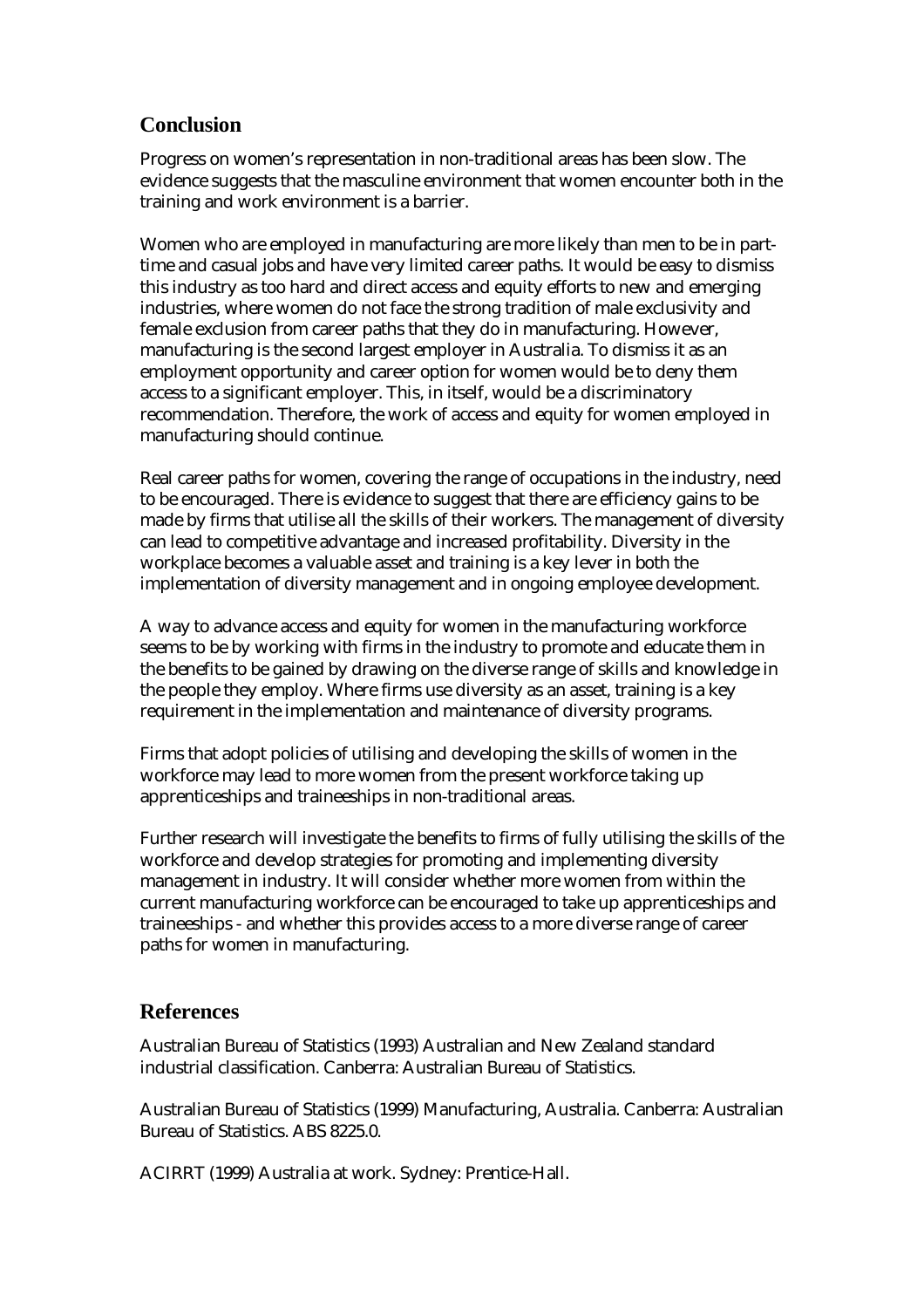Australian National Training Authority (1997) Stocktake of equity reports and literature in vocational education and training. Brisbane: Australian National Training Authority.

Buchanan J and Watson I (1997) A profile of low wage employees. Sydney: Australian Centre for Industrial Relations Research and Training. ACIRRT Working Paper 47.

Burgmann M (1994) Women and enterprise bargaining in Australia. In S Hammond (ed) Equity under enterprise bargaining. Sydney: Australian Centre for Industrial Relations Research and Training. ACIRRT Working Paper 33.

Cockburn C (1985) Machinery of dominance: women, men and technical know-how. London: Pluto Press.

Connole H (2000) Making training work for women. Leabrook, Adelaide: National Centre for Vocational Education Research.

Dagher J and B D'Netto (1997) Managing workforce diversity in Australia. Caufield East: Monash University. Department of Management. Working Paper 05/97.

Dass P and B Parket (1996) Diversity: a strategic issue. In E E Kossek and S A Lobel (eds) Managing diversity: human resource strategies for transforming the workplace. Oxford: Blackwell.

de las Reyes P (2000) Diversity at work: paradoxes, possibilities and problems in the Swedish discourse on diversity. Economic and Industrial Democracy, vol 21, pp 253- 66.

EOWA (2000) Equal opportunity is good for business. Equal Opportunity for Women in the Workplace Agency. http://www.eeo.gov.au/good\_for/index.html.

Ewer P (2000) Trade unions and vocational education and training: questions of strategy and identity. Labour and Industry, vol 10, no 3 (April) pp 37-56.

Flecker J, Meil P and Pollert A (1998) The sexual division of labour in process manufacturing: economic restructuring, training and 'women's work'. European Journal of Industrial Relations, vol 4, no 1, pp 7-34.

Ford J K and S Fisher (1996) The role of training in a changing workplace and workforce: new perspectives and approaches. In E E Kossek and S A Lobel (eds) Managing diversity: human resource strategies for transforming the workplace. Oxford: Blackwell.

Gardner M (1994) Why equity is good policy or making sure rewards are just. In S Hammond (ed) Equity under enterprise bargaining. Sydney: Australian Centre for Industrial Relations Research and Training. ACIRRT Working Paper 33.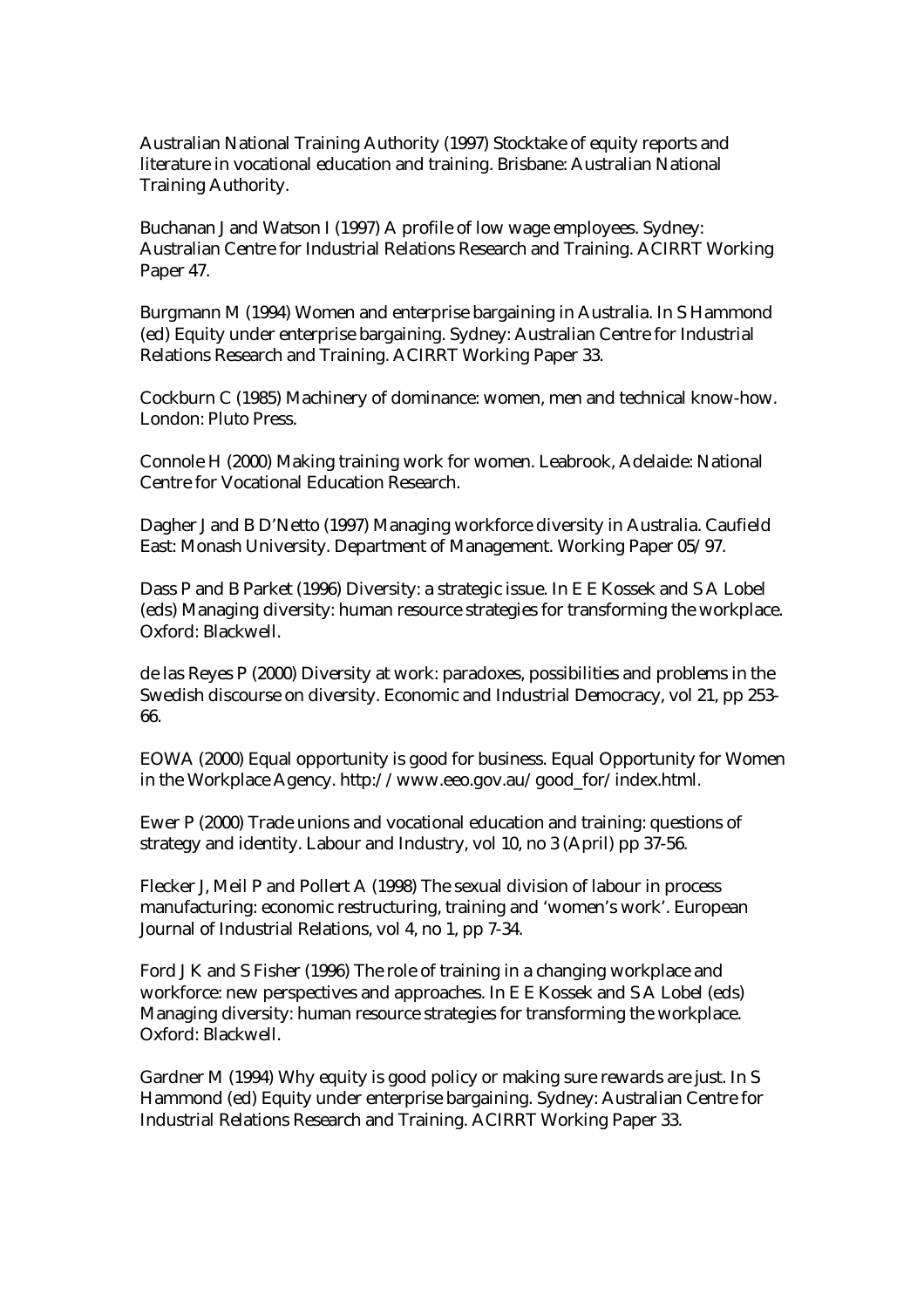Gilling J (1998) Process manufacturing industries today. In P Curtin (ed) Future training issues in Australia's industries. Leabrook, Adelaide: National Centre for Vocational Education Research.

Gollan P, Pickersgill R and Sullivan, G (1996) Future of work: likely long term developments in the restructuring of Australian industrial relations. Sydney: Australian Centre for Industrial Relations Research and Training. ACIRRT Working Paper 43.

Grant R M (1993) Analysing resources and capabilities. In G Lewis, A Morkel and G Hubbard (eds) Australian strategic management: concepts, context and cases. Sydney: Prentice-Hall.

Hampson I, Ewer P and Smith M (1994) Post-Fordism and workplace change: towards a critical research agenda. Journal of Industrial Relations, vol 36, no 2, pp 231-257.

Heneman R L, Waldeck N E and Cushnie M (1996) Diversity considerations in staffing decision-making. In E E Kossek and Lobel SA (eds) Managing diversity: human resource strategies for transforming the workplace. Oxford: Blackwell.

Holmes A (1994) Why equity is good policy. In S Hammond (ed) Equity under enterprise bargaining. Sydney: Australian Centre for Industrial Relations Research and Training. ACIRRT Working Paper 33.

Hooper A and Hillier E (1996) Training for workforce complexity in the polymer industry. Australian National Training Authority.

Jenson J (1989) The talents of women, the skills of men: flexible specialization and women. In S Wood (ed) The transformation of work? Skill, flexibility and the labour process. London: Unwin Hyman.

Knox M and Pickersgill R (1993) Women and training: education in the workforce: literature review. Sydney: Australian Centre for Industrial Relations Research and Training. ACIRRT Working Paper 29.

Kossek E E and Lobel S A (eds) Managing diversity: human resource strategies for transforming the workplace. Oxford: Blackwell.

Lansbury R D (1998) Rethinking work: employment and incomes policies. In B Cass and R Couch (eds) Divided work, divided society. Sydney: University of Sydney, Research Institute for Humanities and Social Sciences.

MacIntosh M and Isbell M (2000) Manufacturing skills: final report of the industry survey and skills audit for the process manufacturing industry in South Australia. Adelaide: Manufacturing Learning SA.

National Centre for Vocational Education Research (1998) The outlook for training in Australia's industries. Leabrook, Adelaide: National Centre for Vocational Education Research.